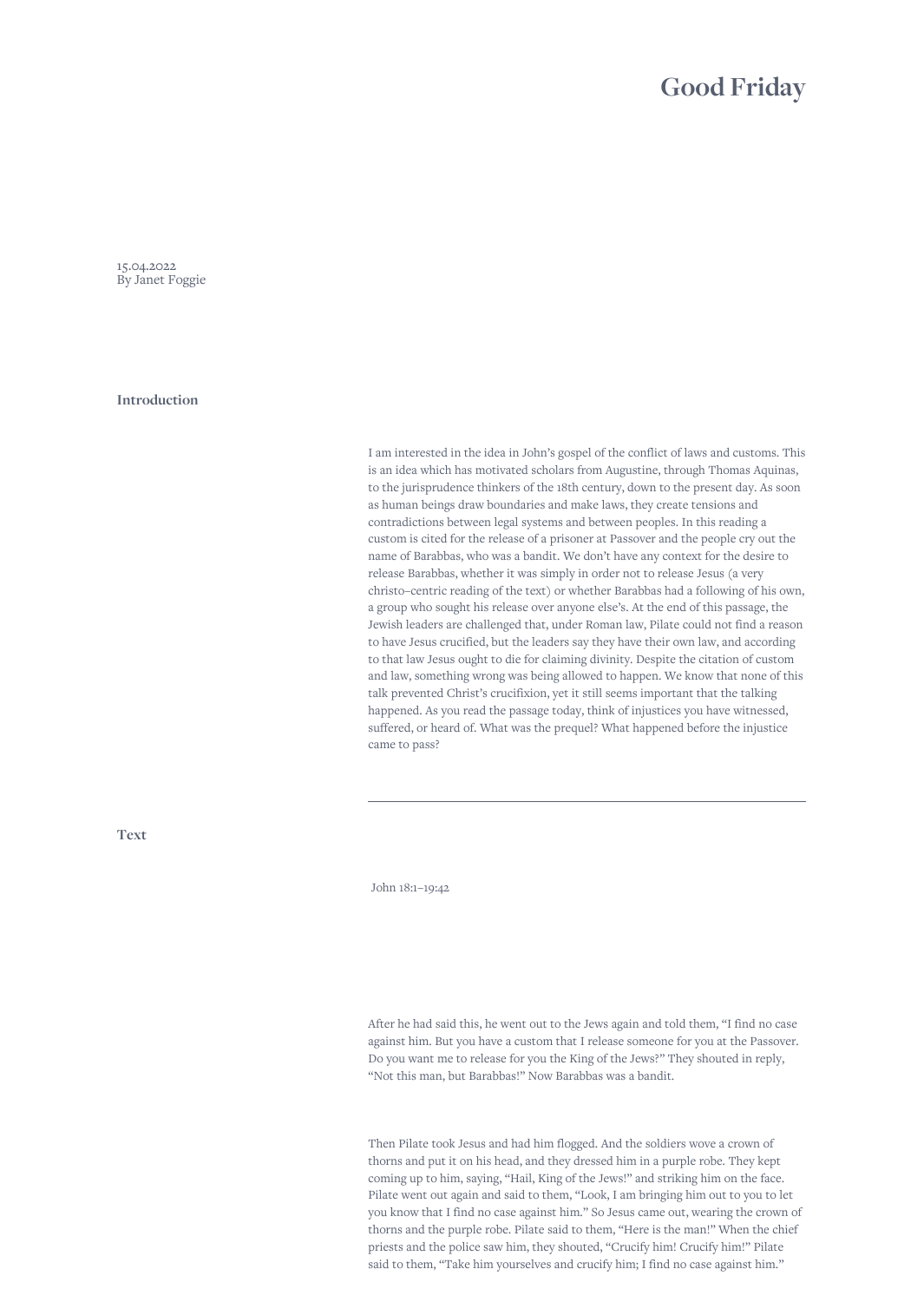## **Comment**

The arguments over a case to be heard which precede the crucifixion might lead us to consider the fallible nature of law. It is possible for a law to be wrong, to be misapplied, or to have unintended consequences. The gospel writer looks on as a helpless observer: there is no role for an advocate in Jesus' case, and he himself speaks very little. In martyrdom, the acceptance of injustice without argument might be seen as a virtue. Do we view it so today?

In the late seventeenth and early eighteenth centuries, there was no religious freedom in the British Isles. In Scotland, the Presbyterian church had the backing of the Scottish parliament and to be a catholic was illegal: many beliefs we would consider mainstream today would be counted as heresy. In England, the Anglican church, backed by the English parliament at Westminster, allowed non–conformists to worship but they were excluded from attendance at certain schools, and were not allowed to attend Oxford or Cambridge Universities. In accordance with these restrictions, a young scholar, Isaac Watts, enrolled at the Dissenting Academy at Stoke Newington in 1690. He was to specialise in logic and went on to write the leading textbook on logic. Despite being unable to study there himself, Watts' textbook became the standard text at Oxford and Cambridge and remained on the Oxford syllabus for over 100 years.

The customs and rules of his day limited Watts' educational opportunities, and yet those who sought to restrict intellectual freedom in this way used his work. I wonder if they had any awareness of the contradiction between their actions and their beliefs. Watts was also the author of one of the greatest hymns written for Good Friday. His verses, 'When I survey the wondrous cross' are themselves steeped in logic. He takes the viewer of the crucifixion through the emotional, devotional responses one might expect at each stage. It is perhaps this simplicity and pared down realism of his verses that have led to his hymn enduring so long.

When I survey the wond'rous Cross On which the Prince of Glory dy'd, My richest Gain I count but Loss, And pour Contempt on all my Pride.

Forbid it, Lord, that I should boast, Save in the Death of Christ my God: All the vain Things that charm me most, I sacrifice them to his Blood.

Watts places himself before the humility of Christ, the Messiah who accepted suffering meekly, and responds with a voluntary desire to counter or balance the successes of his life with the call to Christian meekness. Is this our response to the crucifixion? Should it be? Are we charmed by vain things? Are we proud? Such personal vanity has become the currency of our times: the social media platform, the celebrity, the reputational currency of our generation. Do Watts' ethical standards make us want to argue that we should keep the vain things? That pride can also be a virtue?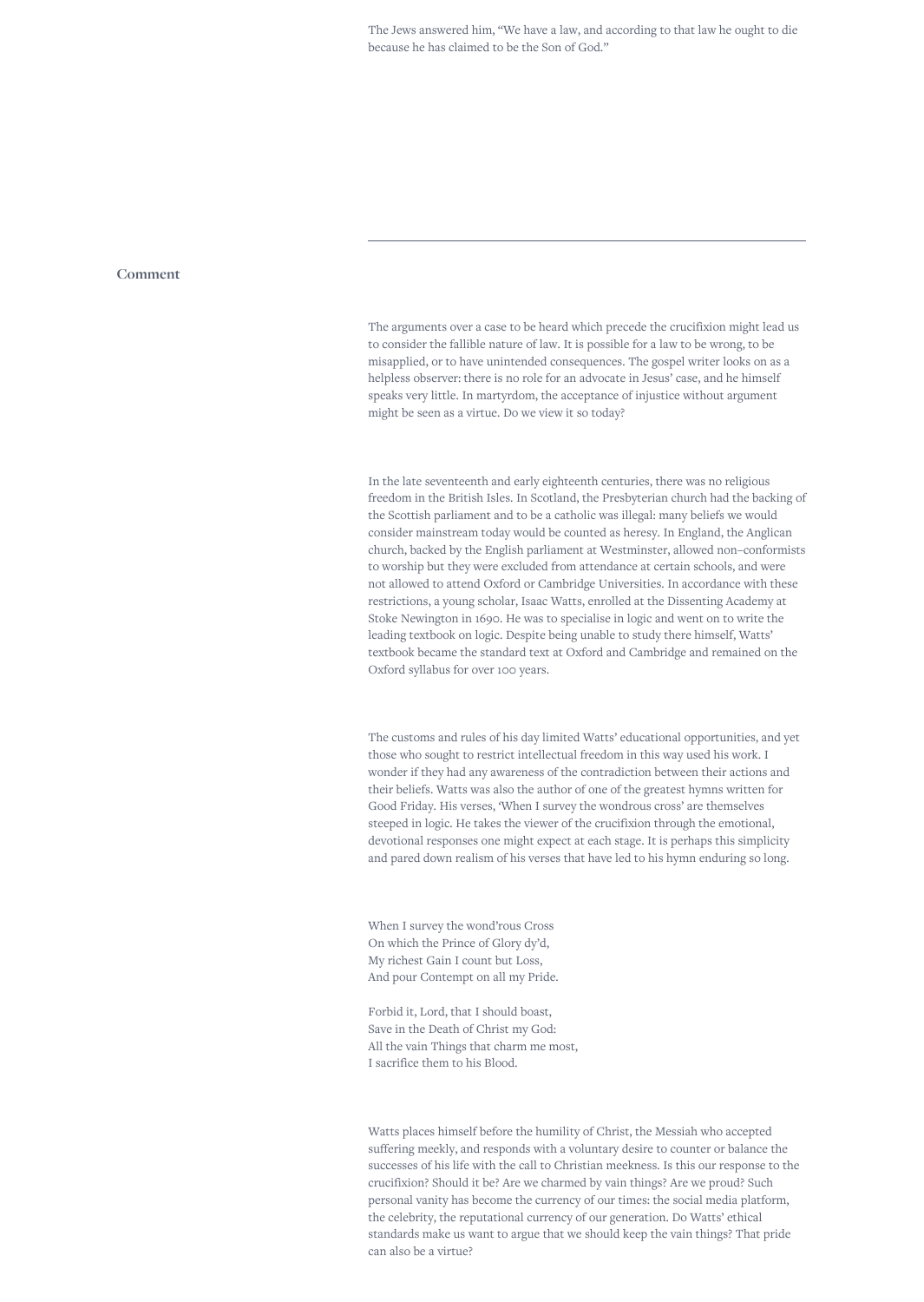See from his Head, his Hands, his Feet, Sorrow and Love flow mingled down! Did e'er such Love and Sorrow meet? Or Thorns compose so rich a Crown?

His dying Crimson, like a Robe, Spreads o'er his Body on the Tree; Then I am dead to all the Globe, And all the Globe is dead to me.

This fourth verse was omitted from the hymn book of my childhood. Was it in yours? Do we understand and embrace death in the way that Watts did? Am I dead to all the earth? Is all the earth dead to me? Watts alludes to a spiritual reality beyond the physical realm in which death is shared and inescapable. It may also be that this was a way of people understanding what we would call today the 'mask of trauma' that is, the response of those who have seen truly traumatic things or had traumatic experiences which renders it difficult for them to have the facial responses to emotion which we expect of each other. We speak figuratively of negative experiences by saying 'I died inside' or 'I died of embarrassment' as if the erasure of self is a normal part of humiliation, however mild. For those whose traumatic experience is much greater than the normal experience, that inner death might lead to other negative behaviours, some of them self–preserving, and some inadvertent, which protect that person from the possibility of a second traumatic experience by numbing all emotional responses.

Were the whole Realm of Nature mine, That were a Present far too small; Love so amazing, so divine, Demands my Soul, my Life, my All.

Finally, the non–conformist response is one of gratitude. This was very common in Scottish Presbyterianism too, even in the weakly understood Calvinism in which I was raised. If salvation was by grace alone, then the correct response to the actions of God as relayed to us in scripture was gratitude. It was from gratitude that all our good deeds emanated: our love for our neighbour, our desire to improve the lives of others, our compassion for a broken world. All these things flowed out of gratitude for a redemption freely given to us by the sacrificial death of Jesus. Most modern theologians care not for the language of blood and sacrifice so clearly articulated by Isaac Watts, Calvin, and many others, and perhaps with good reason. For me, the loss of gratitude as a motivator, especially in the face of oppression, is a real loss. If we re–evaluate pride and we re–evaluate vain things, so that both are acceptable, and we learn to love ourselves as we are, then the need for gratitude dissipates from the theological vocabulary. It seems anachronistic, unacceptable perhaps, to suggest that our response to the miscarriage of justice and the mistreatment of Jesus should not be to put ourselves on the barricades, but rather to humble ourselves and to seek out feelings of gratitude for our salvation. Has it become a benign and toothless emotion, gratitude, when once it was a fundamental gut– response to the actions of the divine in history?

Whether or not the modern theologian agrees with Isaac Watts in his logic, in his theology, in this personal hymn of response, many of us will sing it tonight. I wonder if we shall sing it a little differently knowing the rights to education denied its author, and the customs which excluded him from the career he might have had? Do our theological views of the crucifixion of Christ still exclude others? Do we think that exclusion is justified?

Sing together, or on your own, Isaac Watts' hymn. Think about what you know of his life and writing and consider for yourself your response to his words. What's the relationship between emotion and logic? Is your own response to this hymn more